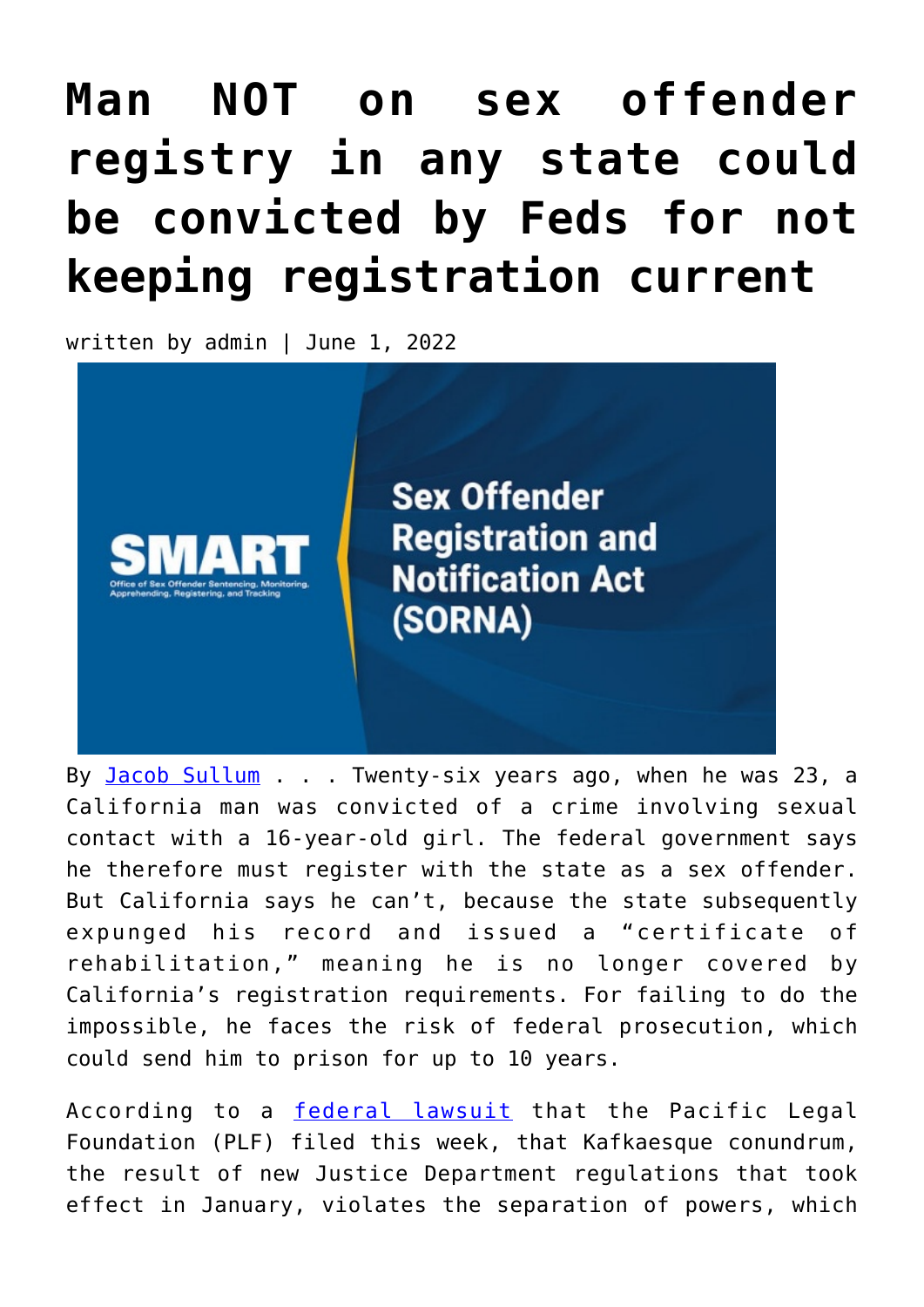prohibits executive-branch agencies from writing the laws they enforce. The [complaint](https://pacificlegal.org/wp-content/uploads/2022/05/2022-05-24-john-doe-v-doj-filed-complaint.pdf), which identifies the main plaintiff as "John Doe," also argues that the department's regulations violate the right to due process, since they hold him criminally responsible for something he cannot control, and the First Amendment, since they require him to report his internet usernames, which would prevent him from engaging in anonymous online speech—including commentary about the maddening situation in which he finds himself.

Doe joined the U.S. Marines when he was 17. Six years later, he committed the crime that the Justice Department says requires him to stay on California's sex offender registry even though he no longer qualifies for it under state law. The lawsuit describes the incident as "a consensual but inappropriate encounter" that "did not involve sexual intercourse." But since the teenager was two years younger than California's [age of consent,](https://www.shouselaw.com/ca/defense/laws/age-of-consent/) that encounter resulted in criminal charges. Doe pleaded no contest to a misdemeanor count of sexual battery, which required him to register as a sex offender.

"Since then," the complaint says, "Mr. Doe has dedicated himself to making amends and becoming a model citizen. He expressed sincere remorse for his crime and voluntarily underwent psychological treatment. And equipped with a healthier perspective, he pursued higher education and has had a rewarding and productive career, became a loving husband and father, and became an active participant in his church. He has done everything one is supposed to do following a criminal conviction."

State courts officially recognized Doe's rehabilitation, clearing his 1996 conviction in 2002 and issuing a certificate recommending an unconditional pardon in 2012. He therefore "is no longer a convicted criminal and has not registered as a sex offender for more than a decade."